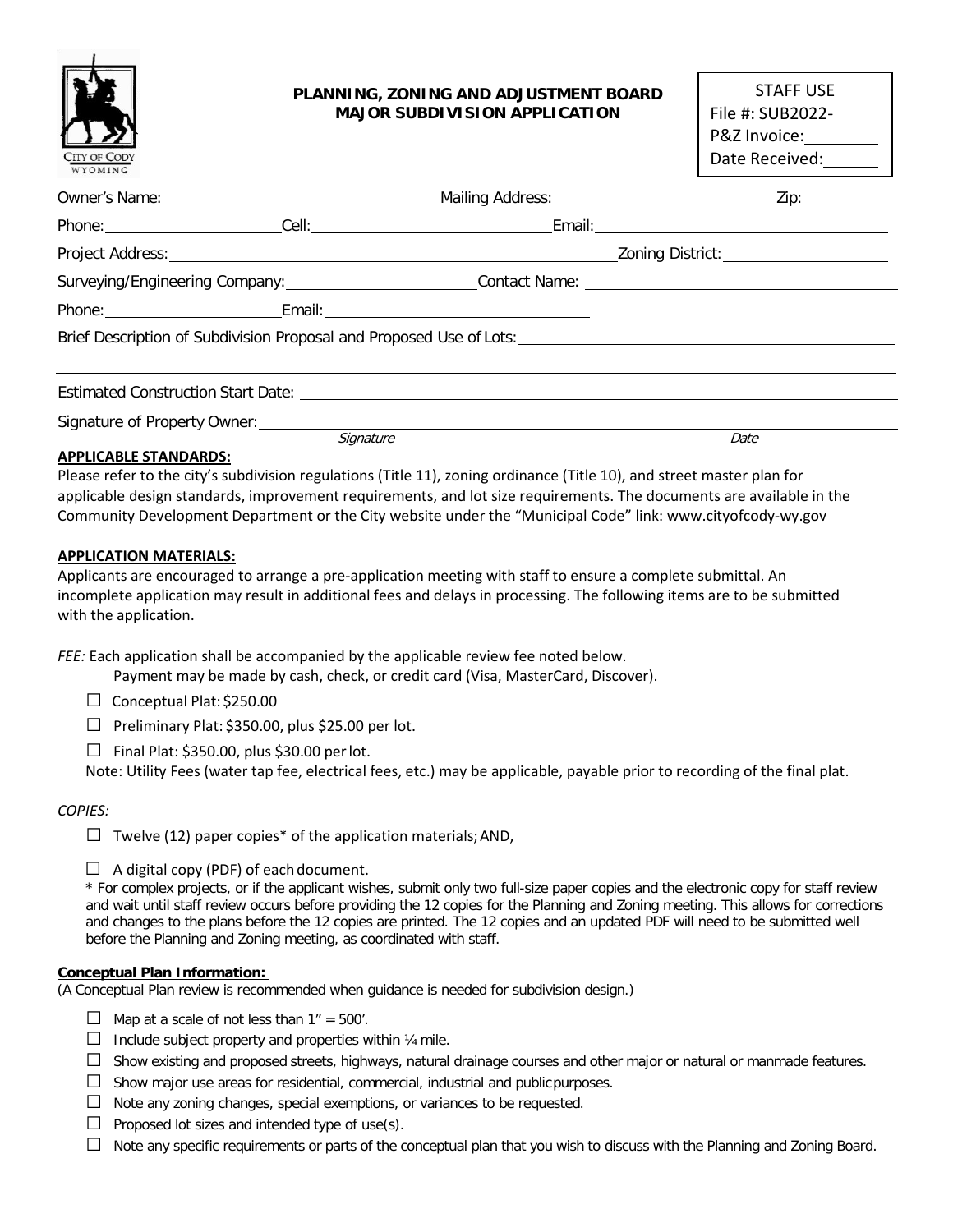### **Preliminary Plat Application Materials (see also City of Cody Code 11-3-2)**:

Plat Components:

- $\Box$  Include all lands to be divided. (All of parent parcel.)
- $\Box$  Proposed name of subdivision. (Cannot duplicate any existing subdivision within Park County.)
- $\Box$  Subdivision location and boundary with bearings and distances, tied to an official government survey.
- $\Box$  Names and address of the subdivider and the designer of subdivision (WY licensed surveyor or PE)
- $\Box$  Date of preparation
- □ Scale of drawing, which is to be not less than  $1" = 100'$
- □ North Arrow
- $\Box$  Total acreage of subdivision
- $\Box$  All lands within and immediately adjacent to (up to 200') the subdivision, with the names of the owners of record noted.
- $\Box$  Proposed locations, dimensions and cross sections of streets and alleys; easements; lot lines; public use areas.
- $\Box$  Proposed street names. (Cannot duplicate or conflict with any existing street name in or near the City.)
- $\Box$  Existing and proposed contour lines.
- $\Box$  Any areas subject to flooding, wetlands.
- $\Box$  Lot designations (numbered consecutively) and lot sizes.
- $\Box$  Proposed area, if any, for uses other than single-family residential (e.g. multi-family residential, commercial, industrial, common areas, pathways, etc.)
- $\Box$  Zoning of subdivision property and adjacent areas.
- $\Box$  Identify and label adjacent subdivisions.
- □ Existing utility information, including type, location, size, material (if known), approx. depth of bury, and service locations for utilities within and adjacent to the subdivision.
- $\Box$  Preliminary utility plan, including proposed type, location, size, material, approx. depth of bury for utilities within and adjacent to the subdivision.
- $\Box$  A plan for surface runoff drainage (drainage plan)
- □ Proposed Street and Traffic Signs
- $\Box$  24" x 36" preliminary plat drawing (Note: 11 of the 12 copies for the P&Z meeting may be size 11"x17" if still clearly legible.)

### Supplemental Materials (one copy only)

- $\Box$  Warranty Deed and/or copy of current title report showing applicant as owner.
- $\Box$  Copies of all easements and rights-of-ways of record. (Note: A subdivision guarantee from a title company, with all referenced easements and right-of-way documents attached, is the preferred method of providing the two items above.)
- $\Box$  Requests for any variances to the subdivision or zoning regulations.
- $\Box$  Identify the planned method of complying with raw water requirements (Install distribution system, or agreement for transfer of water rights to the city.)
- $\Box$  Address any public use area requirements per Cody City Code 11-5-1(N).
- $\Box$  Email, USB flash drive, or other electronic submittal for all digital files of the application materials.

# **Final Plat Application Materials (see also City of Cody Code 11-3-3)**:

## Final Plat Components:

- $\Box$  Final plat drawing at a scale of not less than 1"=100'.
- $\Box$  Two, 24" x 36" reproducible mylars meeting the requirements of the County Clerk for filing. (Paper copies are acceptable for application, with the mylars printed after approval.)
- $\Box$  Name of subdivision.
- $\Box$  Date of preparation.
- $\Box$  North arrow and scale.
- $\Box$  Legal description of the property to be divided.
- $\Box$  Primary control points, or ties to control points, and basis of bearing.
- $\Box$  Tract boundary lines, right-of-way lines, easements, and lot lines with accurate dimensions and bearings.
- $\Box$  Curve data for curved street alignment and lot lines (central angle, bearing, arch length/chord length, curve radius).
- $\Box$  Right-of-way widths for each street, alley or other right-of-way.